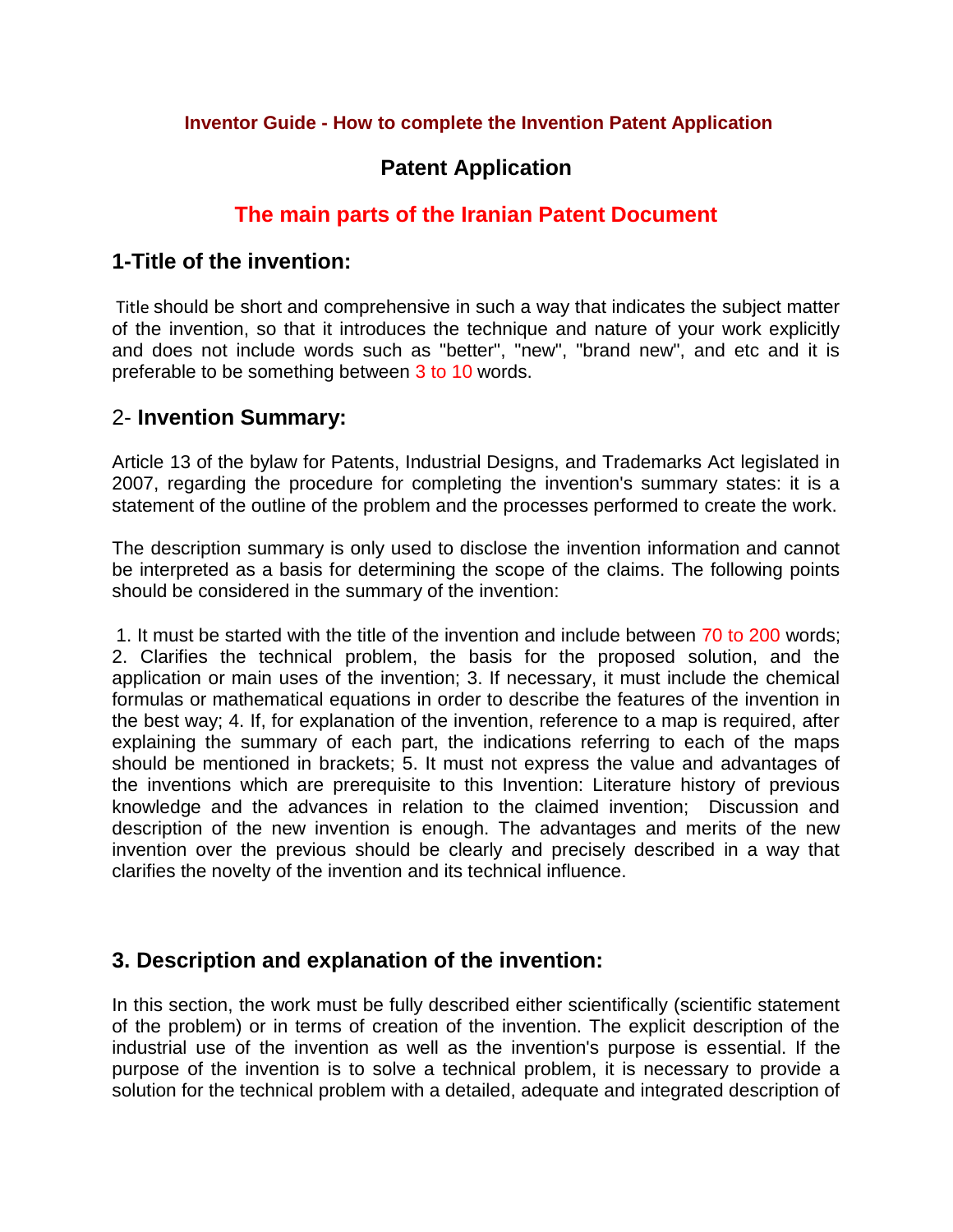the invention. The description of figures, drawings, diagrams, if any, should be in such a way that an expert in that field can understand the invention and understand the components. Reference to the numbers appearing in the map to describe the features of the invention, is necessary. The purpose of the preparing these figures, tables and charts is to make the technical description of the invention or description of the invention more comprehensible. Also, offering suggestions for future improvement and completion of the invention and a conclusion in terms of describing the economic impact of the invention in different societies, will be useful. Examples: Describing the quantitative and qualitative examples of the invention or the results of using this invention in a process.

Article 10 of the executive bylaw of the Patent, Industrial Designs and Trademarks Act of 2007 stipulates how to write description of the invention; the description of the invention must be explicit and complete, including the following details:

#### **A. The title of the invention should be presented in such a way that includes the innovative and technological features.**

Thee description should be short and comprehensive in such a way that indicates the essence of the subject, that is to say, that it introduces the technique and nature of your work explicitly and does not include words such as "better", "new", "brand new", and etc, and it is better to be between 3 and 10 words.Also the English title of the invention should be mentioned in this section

### **B. BACKGROUND OF ART FIELD OF THE INVENTION**

Whether the inventions are related to a process or a product, the technical innovation and its technical field may fall under of the scientific fields such as mechanics, electronics, chemistry, metallurgy, electricity, weapons, physics, biotechnology, biomaterials, organic chemistry, agricultural information technology and etc. Thus the inventor must first describe the technical field of the invention and it should indicate the field of science in which the invention has flourished so that it can be used to search for the history of the claimed invention.

#### **C. Technical problem and statement of the purpose of the invention:**

In general, the invention is meant to provide an innovative solution for solving a technical problem in the industry that manifests itself in the form of a process or product, and the applicant must first state that after studying and analyzing he has found a technical problem in an industrial field, and he has developed an innovative solution to solve the technical problem, so that it tells the audience or the evaluating expert that the invention has been realized and the claimed subject, if other conditions are fulfilled, can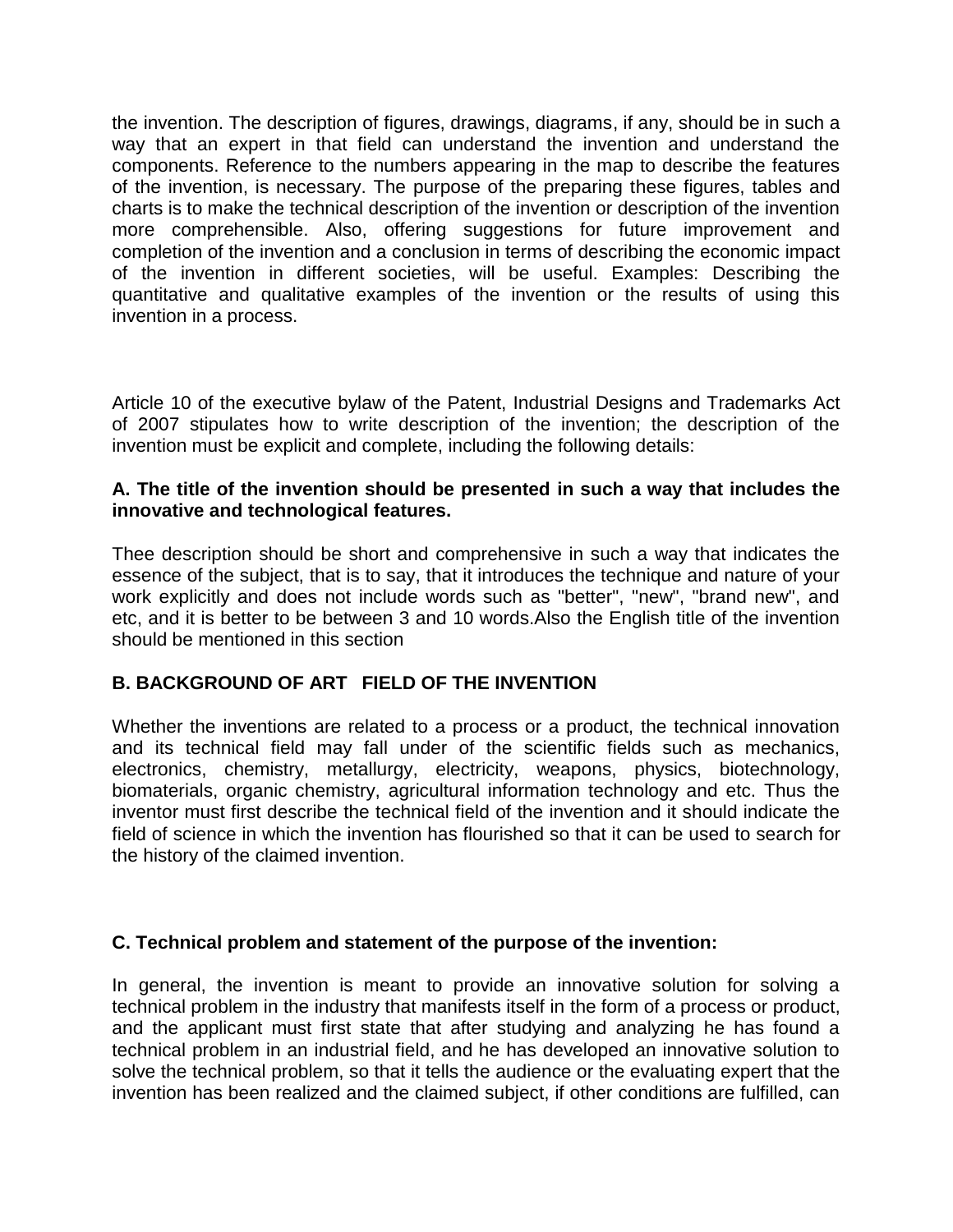be considered an invention. Therefore, the applicant must first have a technical problem in the industry and states his invention's goals so that the inventiveness of the subject, can be approved.

#### **D. Description of the previous technical know-how:**

In general, the inventor is someone who has used various knowledge available in the public domain of ownership and thus provides the basis for creation and development of new inventions and new technologies. In this way, the applicant must express the prior knowledge and history of the progress made in relation to the claimed invention in such a way that it is sufficient for the invention to be understood and to show its novelty. It is clear that the expression of various functions of previous technical knowledge and its evaluation and assessment can be a kind of illustration of past knowledge and, by studying the available knowledge, the inventor can derive the innovation, and in general, the expression of previous technical knowledge is necessary for validating the inventive step and the scope of prior technical knowledge can include general information and written and unwritten documents in different languages.An applicant may search on relevant websites or on the official website of the official Islamic Republic of Iran Newspaper (the search guide's link is available on the home page) for prior knowledge or to find records of technique related to their patents. Finding records on the international level requires searching the technique or keywords regarding your claim in English on http://www.google.com/patents. This way, you will find records of international patents and list the studies here.

# **E. Providing a solution to the existing technical problem with a detailed, adequate and integrated description of the invention:**

In describing the invention, inventor must explicitly and unambiguously disclose his existing knowledge and explain his existing knowledge in a way that anyone with a normal technical skill, without any particular innovation, will be able to build the invention by reading the existing description. The description of the invention must be precise, sufficient and coherent so that it gives an effective disclosure and Enabling of the invention. Also expressing the existing knowledge and giving solutions to the existing technical problem should be described and expressed effectively.

# **F. Description of figures, drawings, diagrams, if any:**

In such a way that an expert in that field can understand the invention and understand the components. Reference to the numbers appearing on the figure is necessary to express the features of the invention.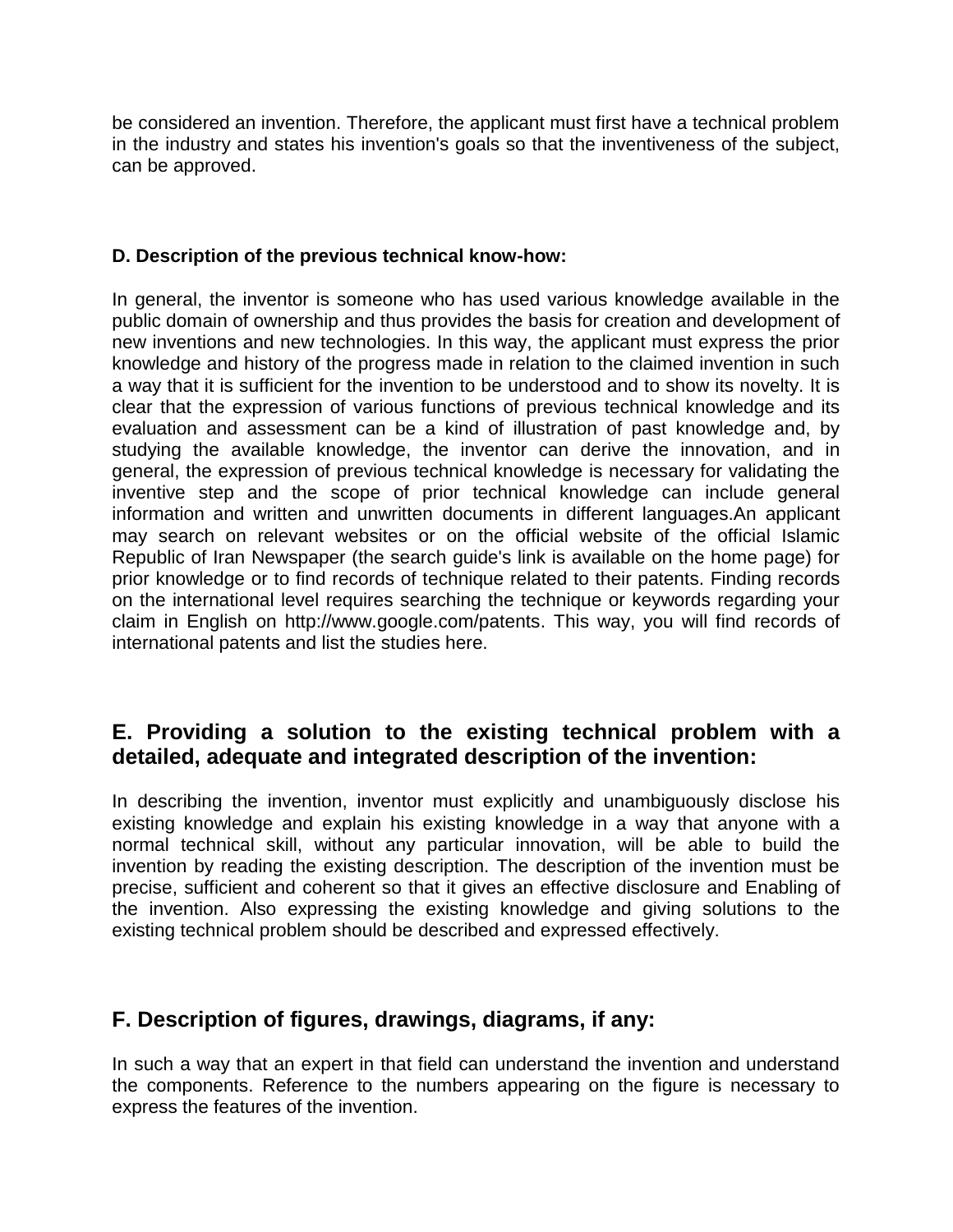In order to better understand the invention, if there are some figures or maps or diagrams are necessary, the applicant must design and draw them so that an expert in that field can understand and draw it. Adding this section is helpful for comprehensive and effective disclosure of the invention. It should be noted that maps and charts should be plotted using the relevant software and their files must be supplied in pdf or word or Image format. For example, circuit diagrams must be provided using Protel or PCB software.

If the subject claimed by the invention is a device, the figure should display its technical details in summary and in a visual form usingAutoCAD And 3DMax or SPSS You can also use the industrial drawing software.

If the subject claimed by the invention is an industrial process or algorithm you must present the process steps in form of a block diagram as a map. Also if the subject underlying the invention is a chemical synthesis you can display the formulation (combinations with portion of materials) as a figure.

## **G. Clear and accurate expression of invention's advantages;**

Through comparison of technical knowledge and previous solutions to solve a technical problem with the existing solutions and knowledge, we can deduct benefits of the invention. Proposing the benefits of the project will enable investors, manufacturers and craftsmen to evaluate the claimed technology and it can increase the success of the project in the market.

### **H. Explaining at least one implementation method for enabling the invention;**

In national laws of some countries, in addition to expressing and fully describing the invention for the effective disclosure of the invention, the applicant is also required to describe the best implementation method of the invention, and in the Code, instead of the best implementation method, the term "at least one implementation method" is used for the enabling of the invention, which the applicant must explain it.

I . The explicit mention of the industrial application of the invention, in case the nature of the invention does not indicate this;

Application or industrial applications of the invention should be mentioned if the nature of the invention does not indicate it. Failure to explicit mention of the industrial application in this section and the inadequacy of this section may lead to future use or misuse of this patent by opportunists and competitors.

### **4- Claims of Invention:**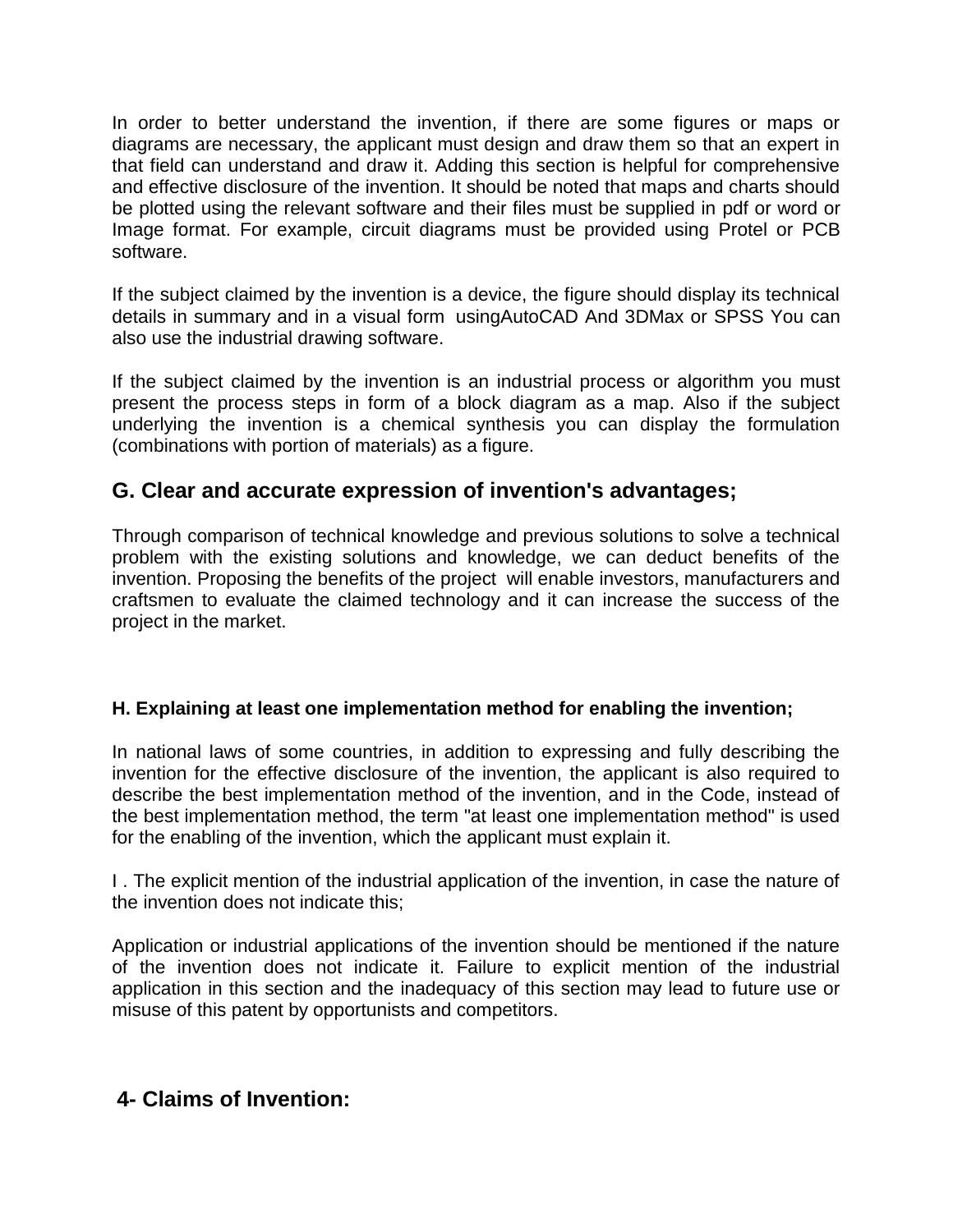Article 11 of the bylaw on Patents, Industrial Designs and Trademarks Act of 2007 stipulates how to regulate the claim of invention:

The invention claim must identify the elements of the invention for which support is requested, within the framework of technical specifications. Each invention may contain one or more claims. The claim may refer to a product, process, process of obtaining a product or a combination of both process and the product, provided that it is related to an inventive concept. Claims must be clear and having the following conditions: 1. The reasonableness of their number according to the nature of the invention and their sequential numbering in case there are several ones; 2. It must not go beyond the disclosed information to describe the invention and it must be well-justified; 3. Provide supportable technical features using positive sentences; 4. Unless inevitable, refuse to refer to figures or descriptions, and to the extent possible do not use phrases like "As described" or "as shown in the figures". 5. If you need to refer to a figure in order to explain the claim, mention the page number of the figure and its mark in brackets after declaring the claim.

The invention is usually in two types: 1. Methods and processes and 2.Systems and devices.In the first case, which is often in form of chemical processes and laboratory synthesis which result in production of a product, the stages of the laboratory processes (from the raw material to production of the product) must be explained mentioning each step. In the second case, which includes systems or devices composed of mechanical or electronic components, the components, and the main technique used In construction of the system, especially the technique of the new piece, must be explained according to technical specification. You must not mention the capabilities and advantages in the letter of claim.

### 5- **Map or maps, if necessary:**

Article 15 of the bylaw of Patents, Industrial Designs and Trademarks Act of 2007 stipulates how to draw an invention's plan: In drawing maps, the following points should be observed: 1. On one side of A4paper, drawn with bold black lines and non-colored, and preferably use appropriate technical drawing tools or software, and the maximum margin of the paper is: from above 2.5, from the left 5.5, from the right 2.5 and from the bottom 1 cm, accordingly; 2. The clarity and transparency of the maps must be in such a way that allow it to be photographed or its image captured; 3. All elements of the map or chart must have the same scale, unless for the purpose of illustrating the invention, highlighting a particular part of the map or diagram is necessary; 4- Place it vertically on the page, as much as possible; 5. The numbers, letters and signs must be mentioned clearly and legible; 6. No explanation should be made on maps except for tables and graphs; if your project is a process, draw the block diagram of your work. Note that you are requested to submit the final file in Image or pdf format.